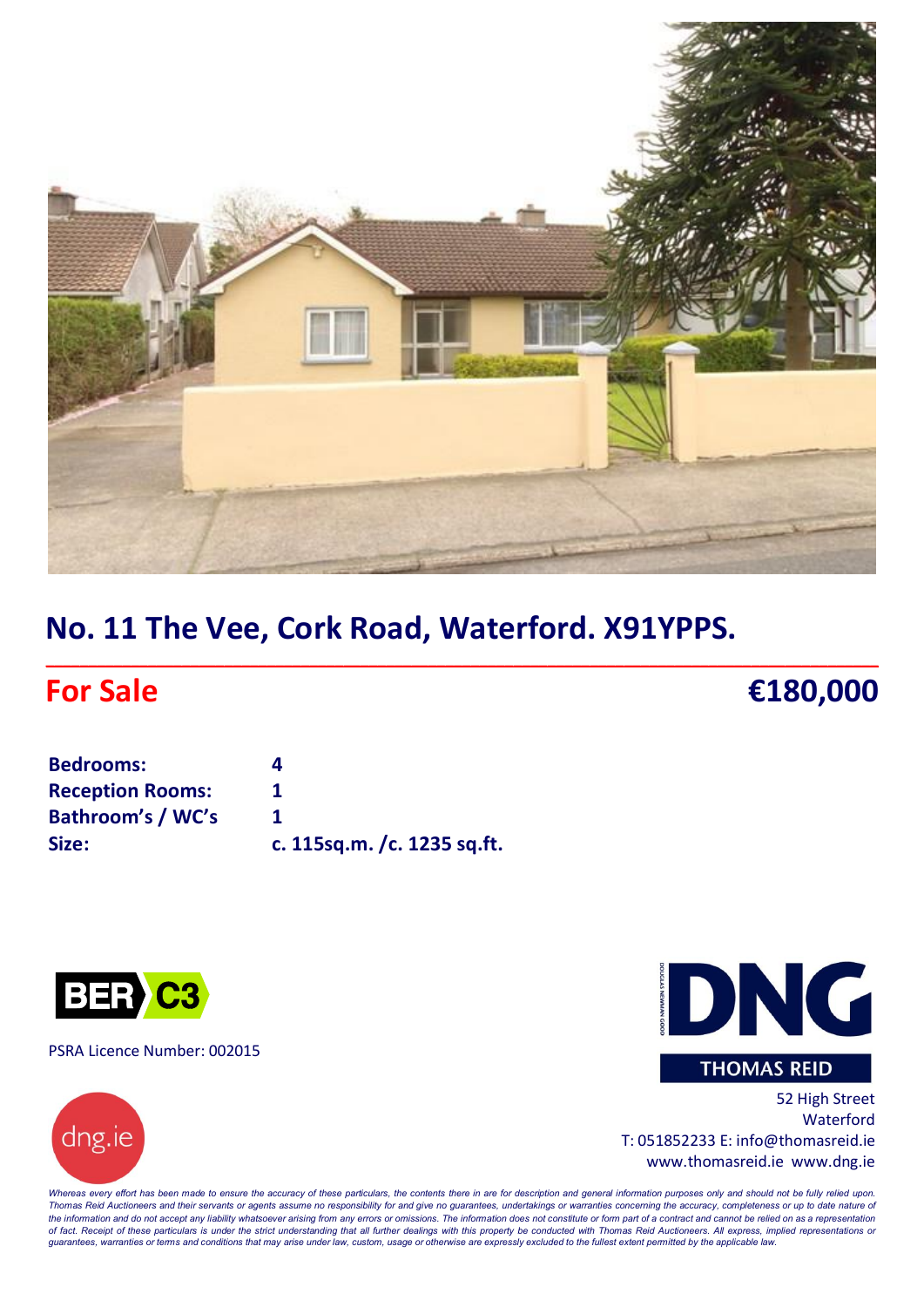

#### **DESCRIPTION**

Spacious four bedroom semi-detached bungalow residence, with off street to the side for two or more cars, the side entrance leads around to a sizable private south facing rear garden, set in lawn with mature trees and hedging. Fully double glazed throughout the property comes with a C3 Building Energy Rating and has been reinsulated in recent years, while being heated with a modern oil fired central heating system. Extending to c. 115 Sqm (c.1,235 sq.ft.) of spacious living accommodation, the property comprises an entrance porch, entrance hall, living room, kitchen with dining area, main bathroom, and four bedrooms

### **LOCATION**

The property is Ideally located on The Cork Road in Waterford City, within walking distance of a host of local amenities, shops and eateries, as well as Waterford Institute of Technology and the College Street Campus. The property is also a short stroll from the City Centre and is on a main bus route.

### **ASKING PRICE €180,000**

**FOR FURTHER INFORMATION AND VIEWING DETAILS PLEASE CONTACT DNG THOMAS REID AUCTIONEERS 051852233**





Whereas every effort has been made to ensure the accuracy of these particulars, the contents there in are for description and general information purposes only and should not be fully relied upon.<br>Thomas Reid Auctioneers a *representations or guarantees, warranties or terms and conditions that may arise under law, custom, usage or otherwise are expressly excluded to the fullest extent permitted by the applicable law.*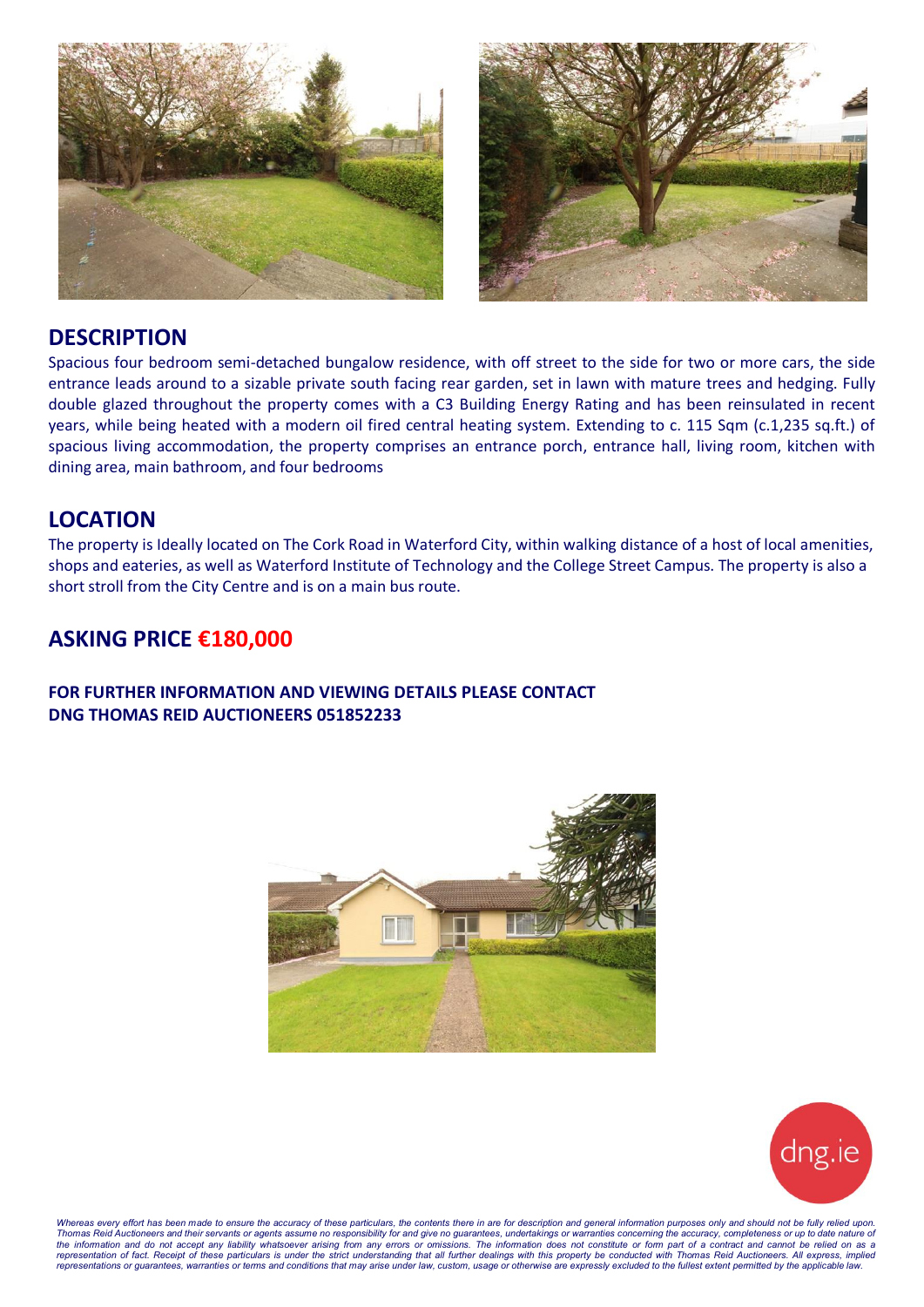